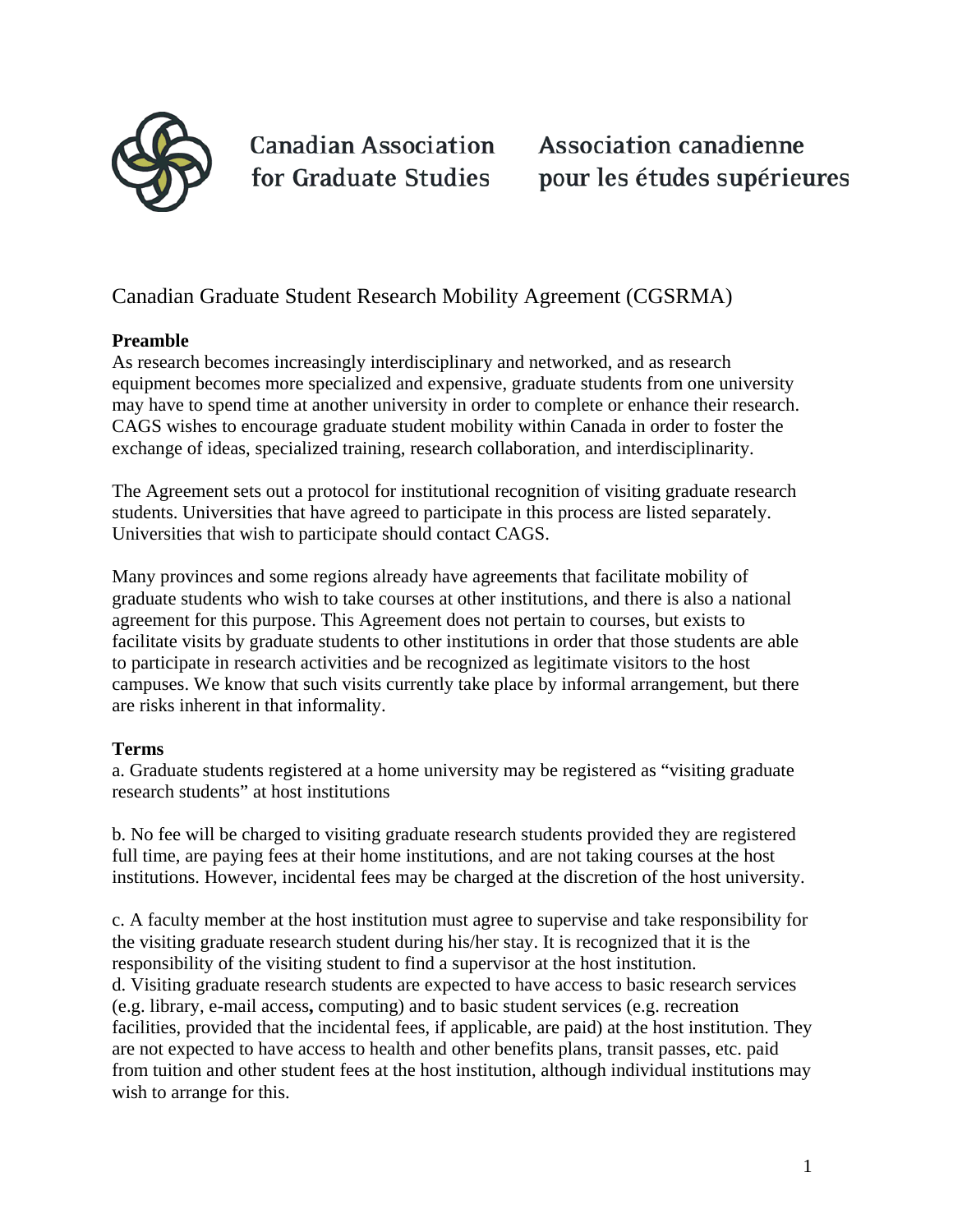e. There will be written agreements between the visiting graduate research students, home supervisors and host supervisors concerning issues such as intellectual property, stipend and benefits, travel costs, access to research equipment and supplies, research ethics, space etc. (see sample template for such an agreement).

f. It is recognized that acceptance of any visiting graduate research students is at the discretion of the host institution.

g. The Agreement is not intended to replace any existing arrangements between institutions.

## **Process and Administration**

a. A research visit must be arranged initially by the supervisor (or equivalent) at the home university of the visiting graduate research student and by the proposed supervisor at the host institution.

b. The supervisor will submit to the Dean of Graduate Studies at the home university the following:

(i) A letter from the host supervisor and department head/chair confirming his/her willingness to supervise, and confirming what arrangements have been made with regard to all aspects of the visit, including access to facilities (e.g. collections, equipment), intellectual property, stipends and benefits, timing of the visit, ethical approval of research etc. This letter must be counter-signed by the student and the supervisor at the home university. (ii) A completed visiting graduate research student form signed by the graduate program chair of the home institution.

c. Upon approval by the Dean of Graduate Studies at the home university, the form and other documentation will be forwarded to the Dean of Graduate Studies at the host institution. The Dean of Graduate Studies of the host institution will communicate acceptance of the visiting research student to the applicant and to the supervisor at the host institution.

d. Upon arrival at the host institution, the visiting research graduate student will register at the office of the Dean of Graduate Studies (or equivalent), and pay any required incidental fees. The visiting research student will be expected to provide proof of full-time registration at the home institution.

e. The visiting graduate research student will be registered for the length of time requested on the visiting research student form. With the approval of the home supervisor, host universities may define their own process for dealing with requests for extensions.

This agreement will be subject to review after a period of three years. Any institution that is signatory to this agreement may withdraw from it by giving six months' notice in writing to the Canadian Association for Graduate Studies.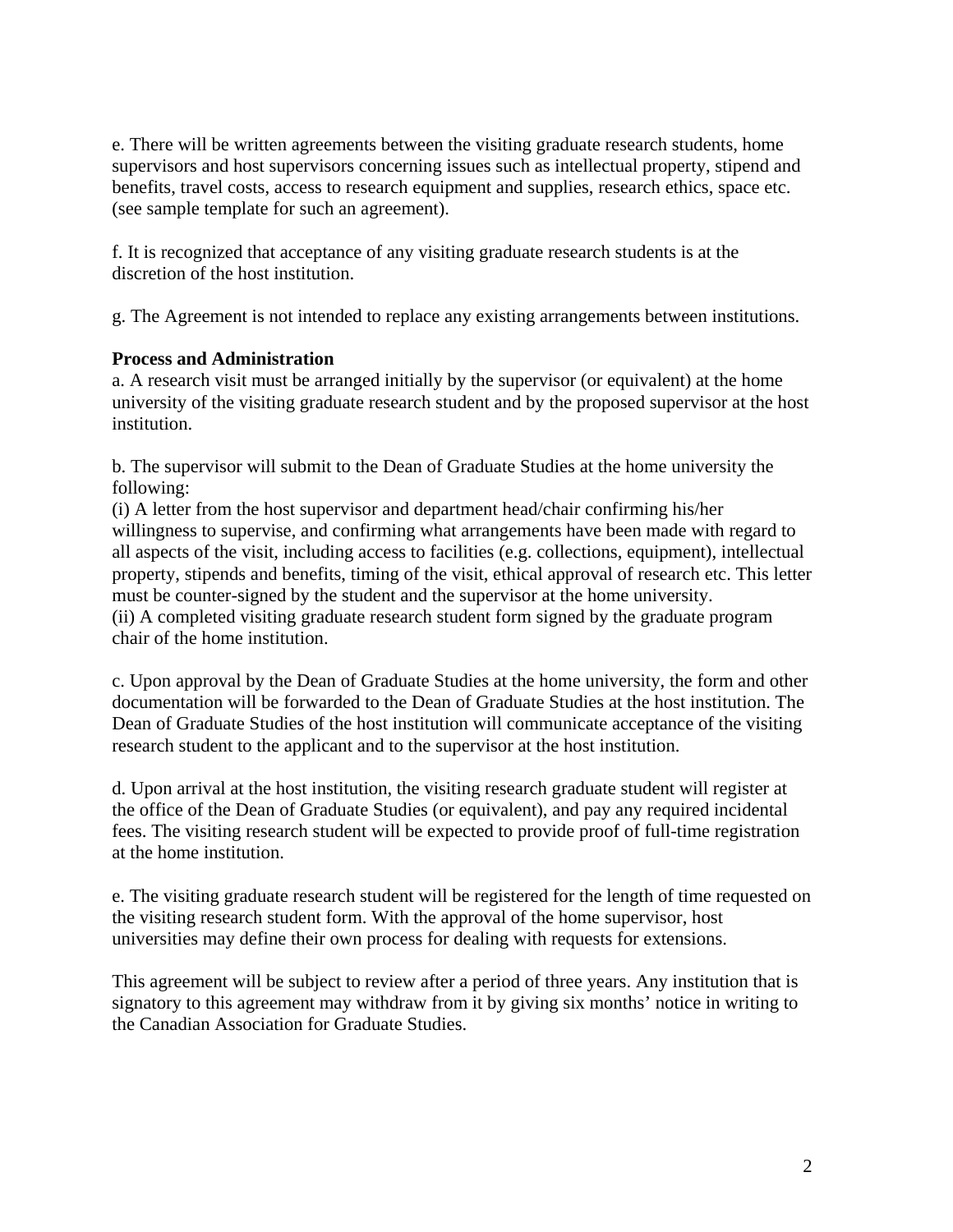## **Sample Templates for Letter of Agreement**

Although the details of letters are expected to vary (see samples) it is expected that the following topics and information will be included:

- Letterhead of host institution
- Addressed to supervisor of designated visiting research student
- Name of visiting research student
- Visitor's programme (masters, doctoral)
- Home department and institution
- Home supervisor
- Home supervisor's department and institution
- Host supervisor
- Host supervisor's department and institution
- Host supervisor's chair/head of department
- Dates of visit
- Purpose of visit
- Arrangements for intellectual property
- Arrangements for research ethics approvals
- Financial issues: stipend; travel costs; research expenses
- Research resources: equipment; space; supplies
- Arrangements for supervision during visit
- Other documents may be attached if required
- Names and signatures of host supervisor, host head/chair, home supervisor, visiting research student.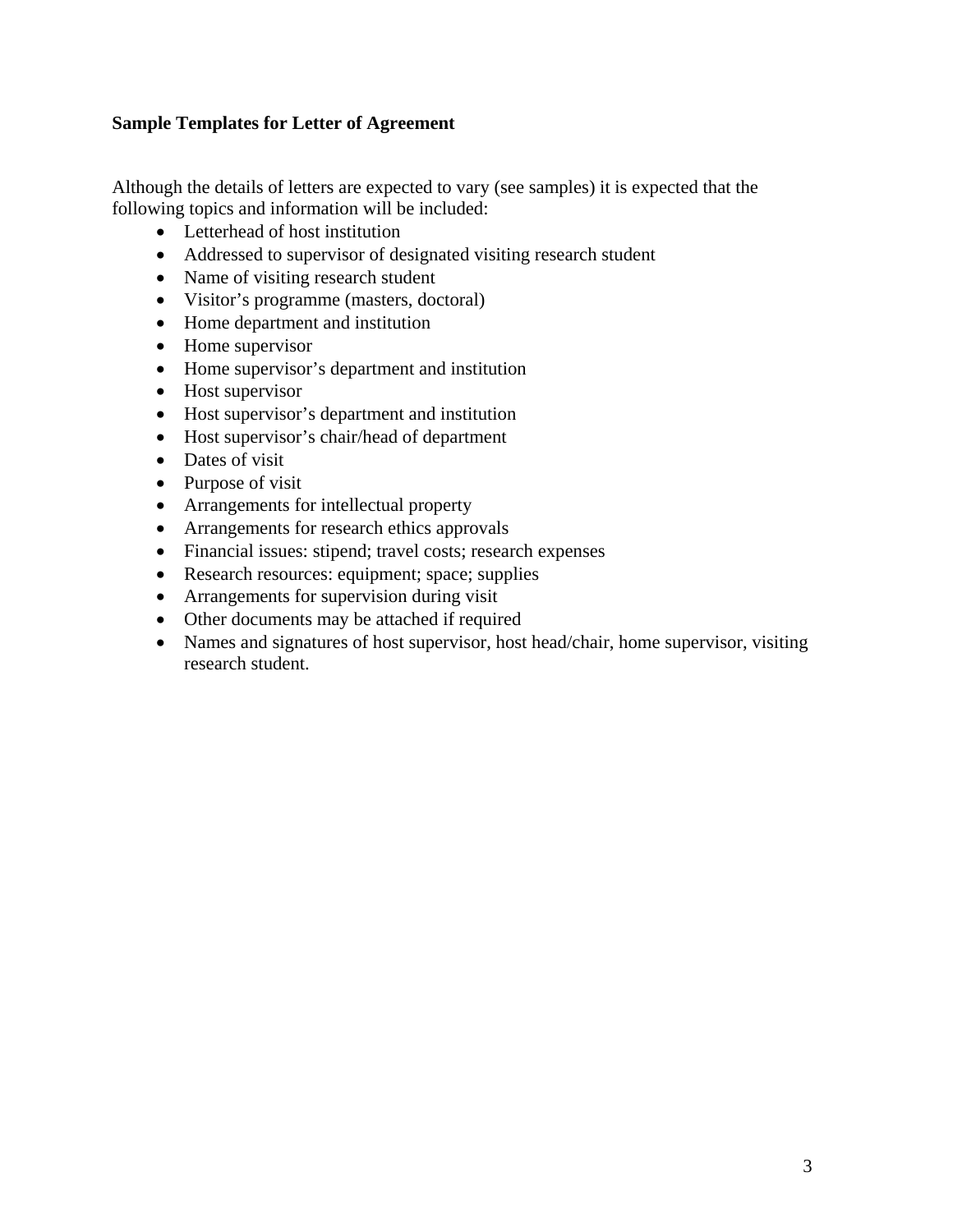## **Examples of letters Sample Letter 1. Canadian Visiting Research Student Agreement**

The University of Victoria

Dr. A. Jones Department of Chemistry University of Southern Canada

Dear Dr. Jones,

This confirms the arrangements for the visit of B. Smith from October  $1<sup>st</sup>$  to November  $30<sup>th</sup>$ 2006. I will serve as her temporary supervisor while she is working on her doctoral research in my lab.

She will receive training from our technician in the use of the equipment she requires. I understand that she is bringing her own samples, and will not be participating in my research group's experiments. We will not be paying any of her stipend or travel costs, but the costs of equipment time will be provided free of charge. In addition she will have access to a lab bench with high speed internet connections. I understand that you will cover lab supplies and that we should bill you directly for this.

Please ensure that the enclosed ethics forms are completed and submitted as soon as possible. Ms. Smith will not be able to commence her work covered by these applications until approval has been granted. Adjudications of ethics applications typically take approximately six weeks to complete. Please also ensure that Ms. Smith is aware of the requirement that she is responsible for maintaining her own extended health insurance coverage while she is at the University of Victoria.

Ms. Smith has been advised about the University of Victoria's intellectual property policy and the bearing that it may have on her research.

I will meet on a weekly basis with Ms. Smith to ensure that her research is progressing smoothly while she is here.

| Signature of host supervisor<br>Printed name | Signature of department head/chair<br>Printed name |
|----------------------------------------------|----------------------------------------------------|
| We agree to these provisions                 |                                                    |
| Signature of home supervisor                 | Signature of visiting research student             |
| Printed name                                 | Printed name                                       |
| Name of home supervisor                      | Name of visiting research student                  |
| Printed name                                 | Printed name                                       |
|                                              |                                                    |

cc: Graduate Dean of Home University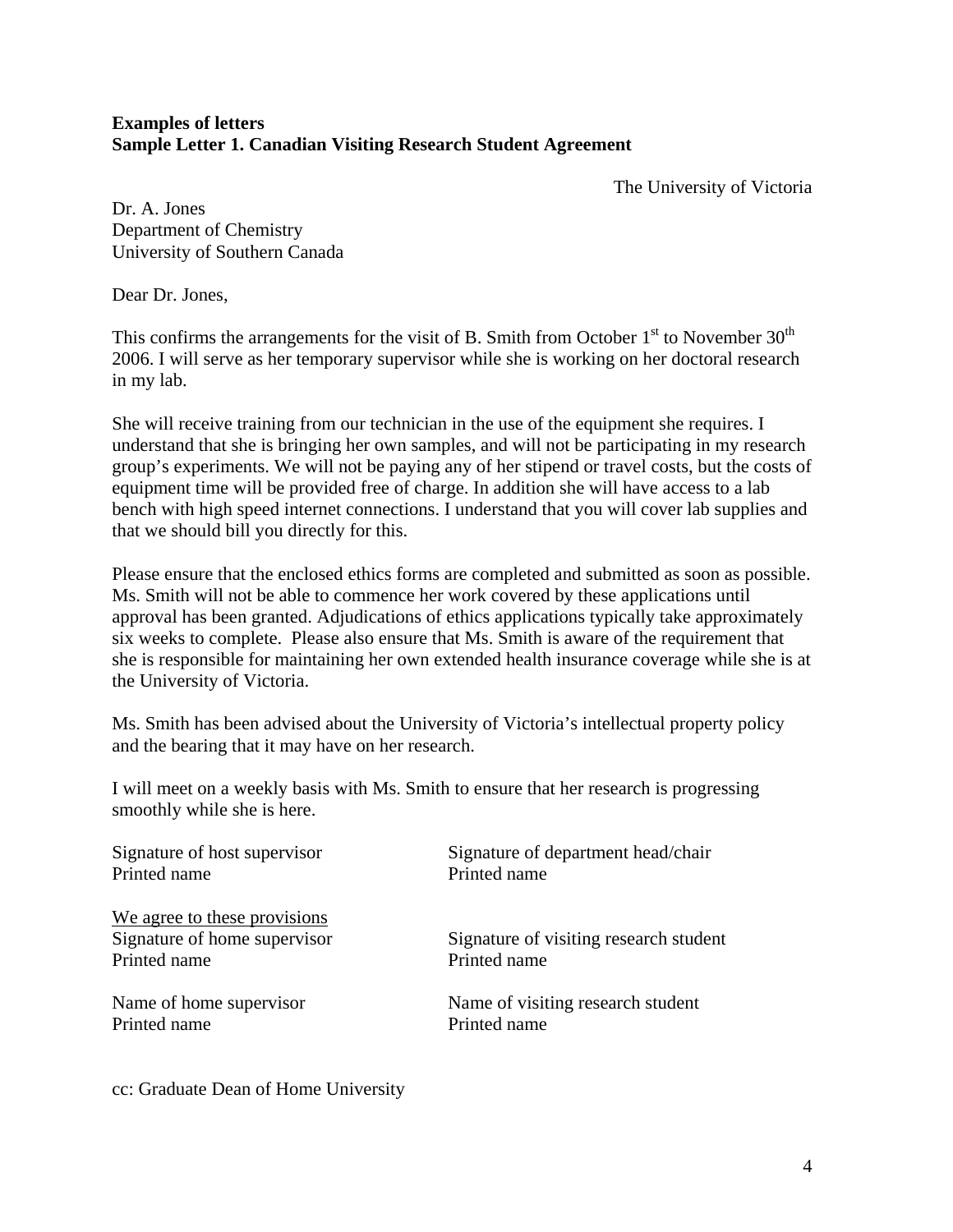#### **Sample Letter 2. Canadian Visiting Research Student Agreement**

The University of Victoria

Dr. A. Jones Department of History University of Eastern Canada

Dear Dr. Jones,

This confirms the arrangements for the visit of B. Smith from October  $1<sup>st</sup>$  to November 30<sup>th</sup> 2006. I will serve as her temporary supervisor while she is working on the archive of A Famous Canadian.

Please ensure that she has contacted our Librarian about access to the collection. Although laptops are permitted in the archives, there is no internet access.

The Department of History cannot provide office space, but it may be possible to find some temporary space in the Library. You had asked about access to housing. Our residence does have space for visiting students. Please contact them directly to book a room.

Please ensure that the enclosed ethics forms are completed and submitted as soon as possible. Ms. Smith will not be able to commence her work covered by these applications until approval has been granted. Adjudications of ethics applications typically take approximately six weeks to complete. Please also ensure that Ms. Smith is aware of the requirement that she is responsible for maintaining her own extended health insurance coverage while she is at the University of Victoria.

Ms. Smith has been advised about the University of Victoria's intellectual property policy and the bearing that it may have on her research.

I will meet every two weeks with Ms. Smith to ensure that her research is progressing smoothly while she is here.

| Signature of host supervisor<br>Printed name | Signature of department head/chair<br>Printed name |
|----------------------------------------------|----------------------------------------------------|
| We agree to these provisions                 |                                                    |
| Signature of home supervisor                 | Signature of visiting research student             |
| Printed name                                 | Printed name                                       |
| Name of home supervisor                      | Name of visiting research student                  |
| Printed name                                 | Printed name                                       |
|                                              |                                                    |

cc: Graduate Dean of Home University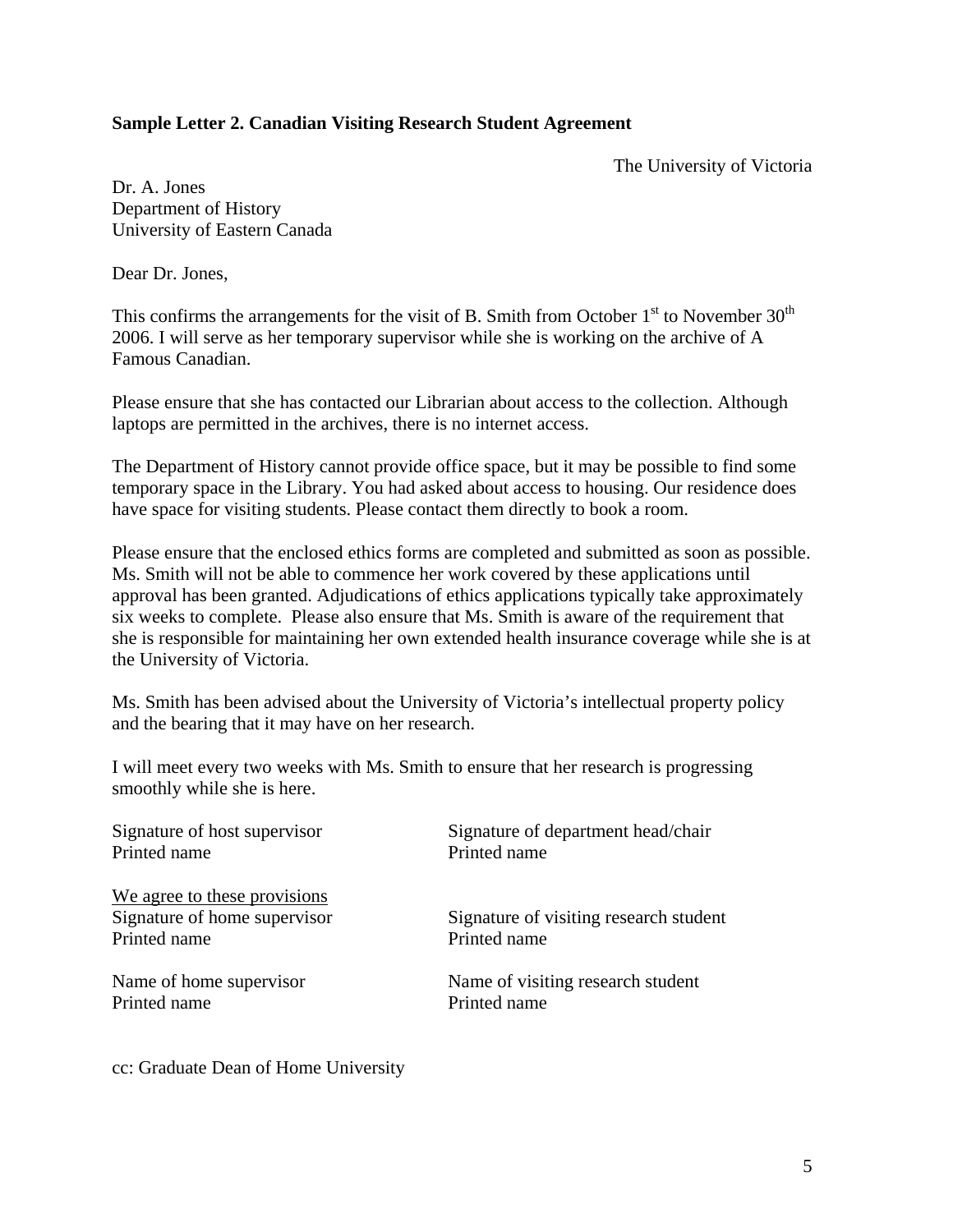# Visiting Research Student Approval Form

#### **Visiting Research Student**

**Students: Please note that this form must be submitted and all approvals must be obtained well in advance of the time you plan to spend at another institution. Check the deadlines of the host institution. If this form is not received and approved in time, you may not receive permission to visit.**

| Last Name                                                                                                                                                                                                                                                                                                                                                                                                                                                                                                                                                                                                                                                                                                                                                                                                                                                                                                                                                                                                                                                         | <b>First Name</b>                                                                                                                                                                                                                                                                                                                                                                                                                                                                | Middle Name(s)  |                                             | $\Box$ Male<br>$\Box$ Female<br>$\Box$ Other | Date of Birth<br>(YY/MM/DD)                                                                                                             |  |
|-------------------------------------------------------------------------------------------------------------------------------------------------------------------------------------------------------------------------------------------------------------------------------------------------------------------------------------------------------------------------------------------------------------------------------------------------------------------------------------------------------------------------------------------------------------------------------------------------------------------------------------------------------------------------------------------------------------------------------------------------------------------------------------------------------------------------------------------------------------------------------------------------------------------------------------------------------------------------------------------------------------------------------------------------------------------|----------------------------------------------------------------------------------------------------------------------------------------------------------------------------------------------------------------------------------------------------------------------------------------------------------------------------------------------------------------------------------------------------------------------------------------------------------------------------------|-----------------|---------------------------------------------|----------------------------------------------|-----------------------------------------------------------------------------------------------------------------------------------------|--|
| Country of Citizenship:                                                                                                                                                                                                                                                                                                                                                                                                                                                                                                                                                                                                                                                                                                                                                                                                                                                                                                                                                                                                                                           |                                                                                                                                                                                                                                                                                                                                                                                                                                                                                  |                 | <b>Immigration Status:</b>                  |                                              |                                                                                                                                         |  |
| <b>Current Address:</b>                                                                                                                                                                                                                                                                                                                                                                                                                                                                                                                                                                                                                                                                                                                                                                                                                                                                                                                                                                                                                                           |                                                                                                                                                                                                                                                                                                                                                                                                                                                                                  |                 | Telephone Number:                           |                                              |                                                                                                                                         |  |
|                                                                                                                                                                                                                                                                                                                                                                                                                                                                                                                                                                                                                                                                                                                                                                                                                                                                                                                                                                                                                                                                   |                                                                                                                                                                                                                                                                                                                                                                                                                                                                                  | E-mail Address: |                                             |                                              |                                                                                                                                         |  |
| Name of Home Institution:                                                                                                                                                                                                                                                                                                                                                                                                                                                                                                                                                                                                                                                                                                                                                                                                                                                                                                                                                                                                                                         |                                                                                                                                                                                                                                                                                                                                                                                                                                                                                  |                 | Student Number at Home Institution:         |                                              |                                                                                                                                         |  |
| Name of Department at Home Institution:                                                                                                                                                                                                                                                                                                                                                                                                                                                                                                                                                                                                                                                                                                                                                                                                                                                                                                                                                                                                                           |                                                                                                                                                                                                                                                                                                                                                                                                                                                                                  |                 | Degree Expected:                            | Expected completion date:                    |                                                                                                                                         |  |
| Name of Host Institution:                                                                                                                                                                                                                                                                                                                                                                                                                                                                                                                                                                                                                                                                                                                                                                                                                                                                                                                                                                                                                                         |                                                                                                                                                                                                                                                                                                                                                                                                                                                                                  |                 |                                             |                                              |                                                                                                                                         |  |
|                                                                                                                                                                                                                                                                                                                                                                                                                                                                                                                                                                                                                                                                                                                                                                                                                                                                                                                                                                                                                                                                   | Have you ever attended the Host Institution? $\Box$ Yes                                                                                                                                                                                                                                                                                                                                                                                                                          | $\Box$ No       | If yes, what was your Student Number there? |                                              |                                                                                                                                         |  |
| This information is collected under the authority of the provincial Universities Act, which mandates the provision of programs and<br>services, the Freedom of Information and Protection of Privacy (FOIP) Act, the Taxation Act (Canada), and the Statistics Act<br>(Canada). It is required to determine an applicant's eligibility for admission, to register the applicant in courses, and to assess fees. If<br>admitted, this information will become part of the student's record and will be disclosed to relevant academic and administrative units<br>on campus. Specific data elements will be disclosed to the Federal and Provincial governments to meet reporting requirements. For<br>more information on the uses and disclosure of this information, contact the Faculty of Graduate Studies at the relevant university.<br>I hereby accept and agree to abide by the statutes, rules, and regulations of the host institution while attending as a registered<br>visiting researcher under the terms of the CAGS visiting researcher agreement |                                                                                                                                                                                                                                                                                                                                                                                                                                                                                  |                 |                                             |                                              |                                                                                                                                         |  |
| Signature of Applicant:                                                                                                                                                                                                                                                                                                                                                                                                                                                                                                                                                                                                                                                                                                                                                                                                                                                                                                                                                                                                                                           |                                                                                                                                                                                                                                                                                                                                                                                                                                                                                  |                 | Date:                                       |                                              |                                                                                                                                         |  |
| Brief description of purpose of visit:                                                                                                                                                                                                                                                                                                                                                                                                                                                                                                                                                                                                                                                                                                                                                                                                                                                                                                                                                                                                                            |                                                                                                                                                                                                                                                                                                                                                                                                                                                                                  |                 |                                             |                                              |                                                                                                                                         |  |
|                                                                                                                                                                                                                                                                                                                                                                                                                                                                                                                                                                                                                                                                                                                                                                                                                                                                                                                                                                                                                                                                   | 1. Visiting research students are subject to regulations of the home institution governing tuition.<br>2. Deadlines in effect at both the home and host institutions must be observed.<br>home institution at the time of registration at the host institution.<br>4. The host institution will not assess tuition fees but student activity fees may be charged. This form, duly signed, will be the sole<br>authority for this fee waiver. No other documentation is required. |                 |                                             |                                              | 3. Visiting research students must send confirmation of registration and notice of any change to the Faculty of Graduate Studies of the |  |